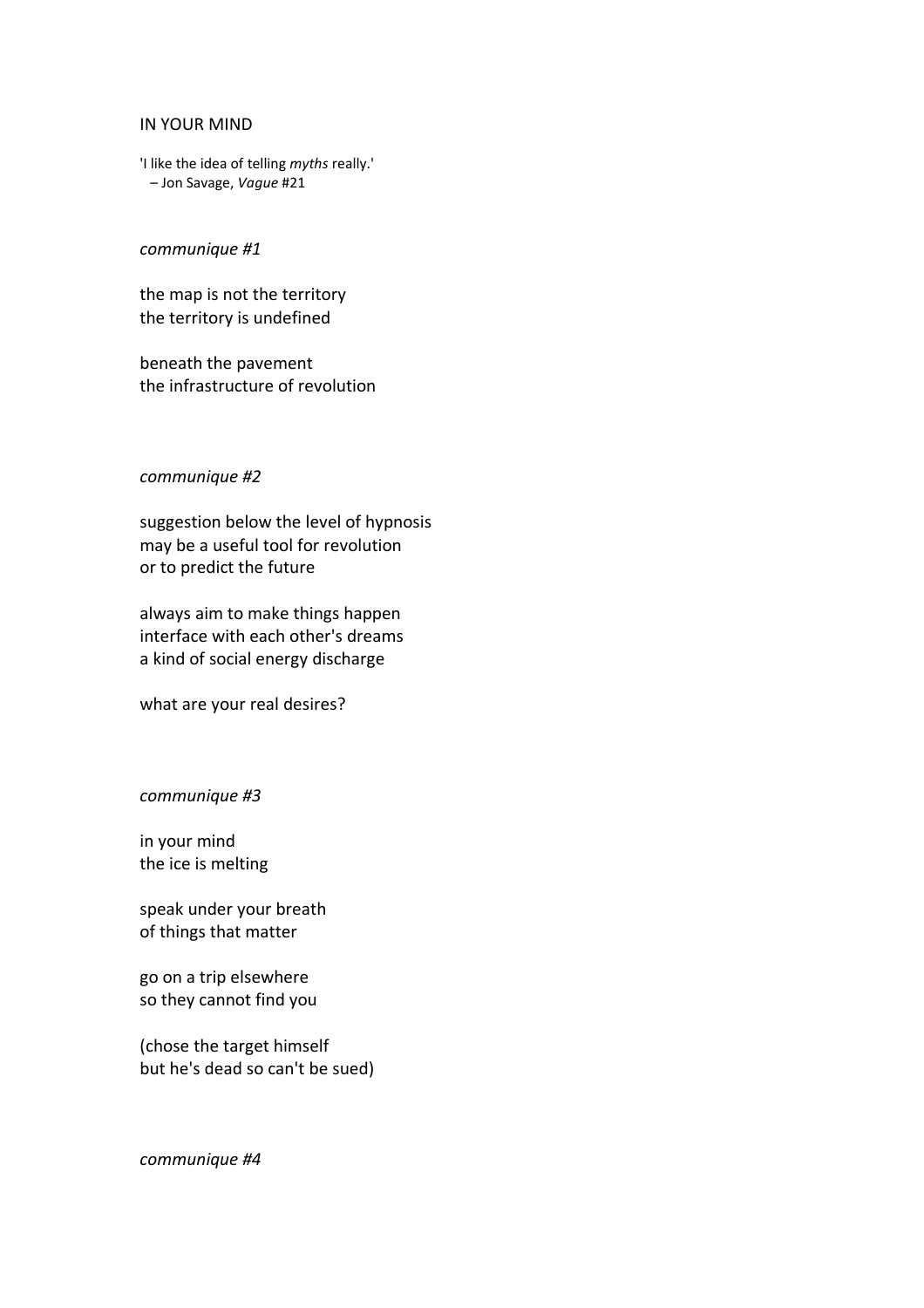the two events may be simplified as follows:

it happened here

it no longer matters

### *communique #5*

no evidence of the beyond even with gizmos for producing said

scowling and shuffling between innocence and victimhood

does the message make sense? no control over free expression

a complex emptiness for anyone who wants to see

an innate sense of the radiant universe

connections with how they were lost

# *communique #6*

the two theories may be simplified as follows:

authority carries too little weight

war is a matter of perseverance

### *communique #7*

the dialectics of despair violent inequalities the invocation of how political cover-ups rationalised disorganisation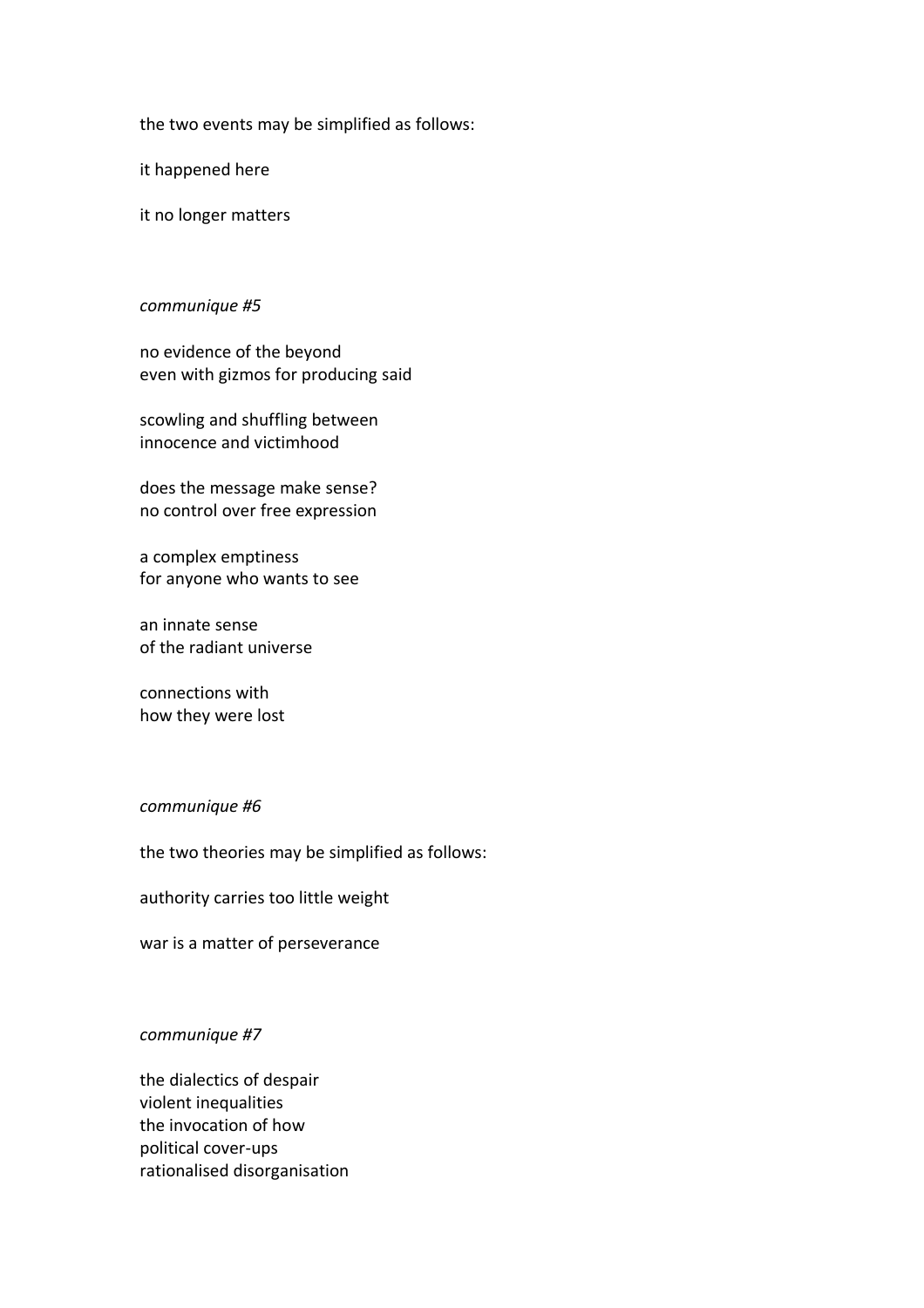mass market shenanigans irresponsible study groups vandalism and nihilism decentralised networks snitches and sneaks destroy everything graffiti among the ruins international conspiracy a new apocrypha intense intoxication antimatter propaganda persecution and misrepresentation scrapyard parties too many lost tribes theatre of operations the discontent previous efforts anarcho-punk slums flashpoint wonderland rough justice consumer critique the very last dance

no compensation due

*communique #8*

the future is ours

despair ends and tactics begin

god did not tell you to do it

(defence rests)

© Rupert M Loydell

RML@stridebooks.co.uk

Rupert Loydell is Senior Lecturer in the School of Wriitng and Journalism at Falmouth University, a writer, editor and abstract artist. He has many books of poetry in print,